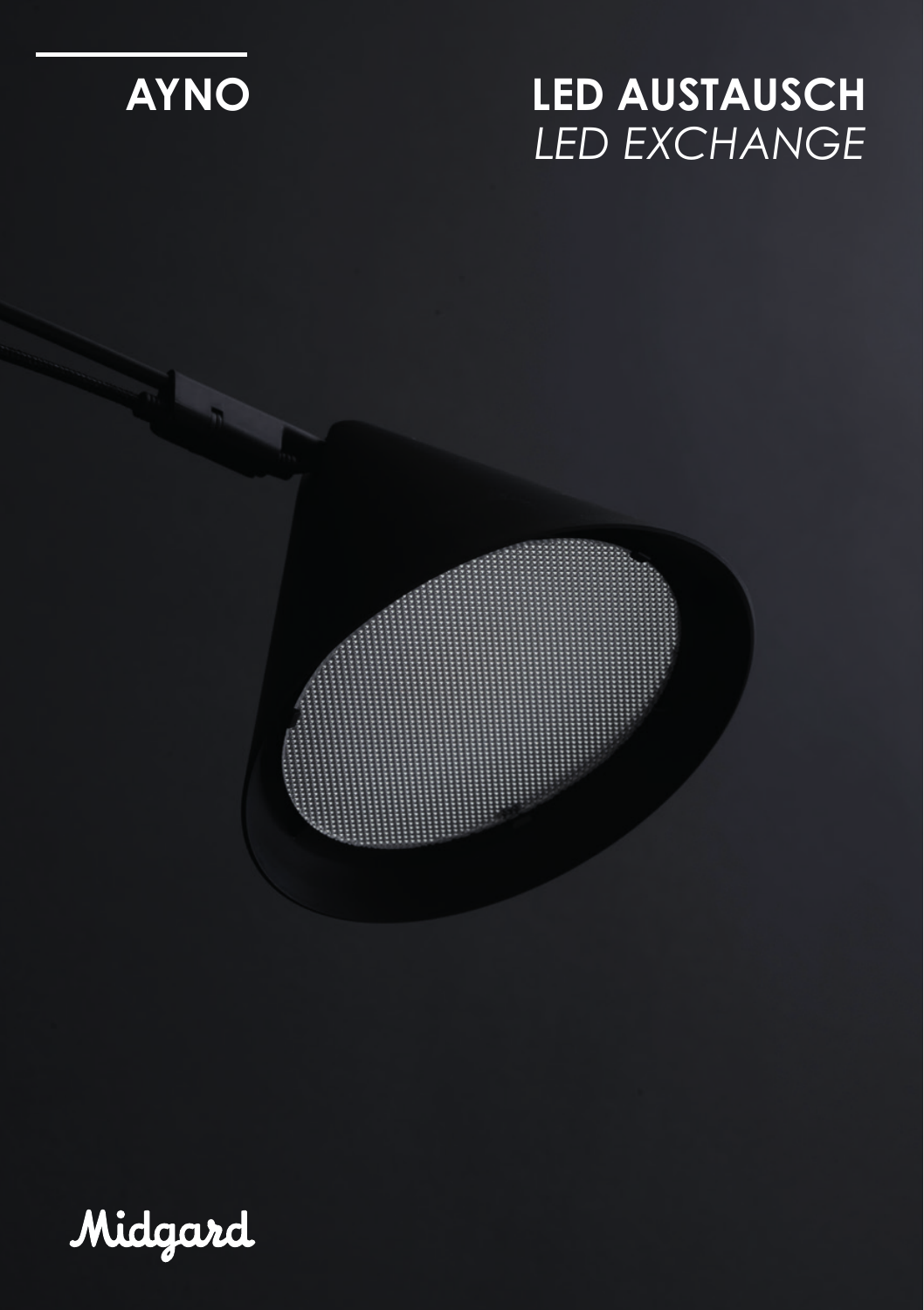

### **DE**

**AYNO ist eine der ersten durch den Anwender werkzeugfrei reparierbaren Leuchten: Sie kann vollständig durch Steckverbindungen montiert und demontiert werden.**

**Als eine der ersten LED Leuchten er möglicht AYNO auch den Tausch des LED Leuchtmittels werkzeugfrei durch den Anwender, was das Leuchtenleben erheblich verlängert.**

# **EN**

*AYNO is one of the first tool-free re pairable lamps: it can be assembled and disassembled completely by using plug connections. As one of the first LED lamps AYNO also allows the toolfree exchange of the LED unit by the user, which significantly extends the lifespan of the lamp.*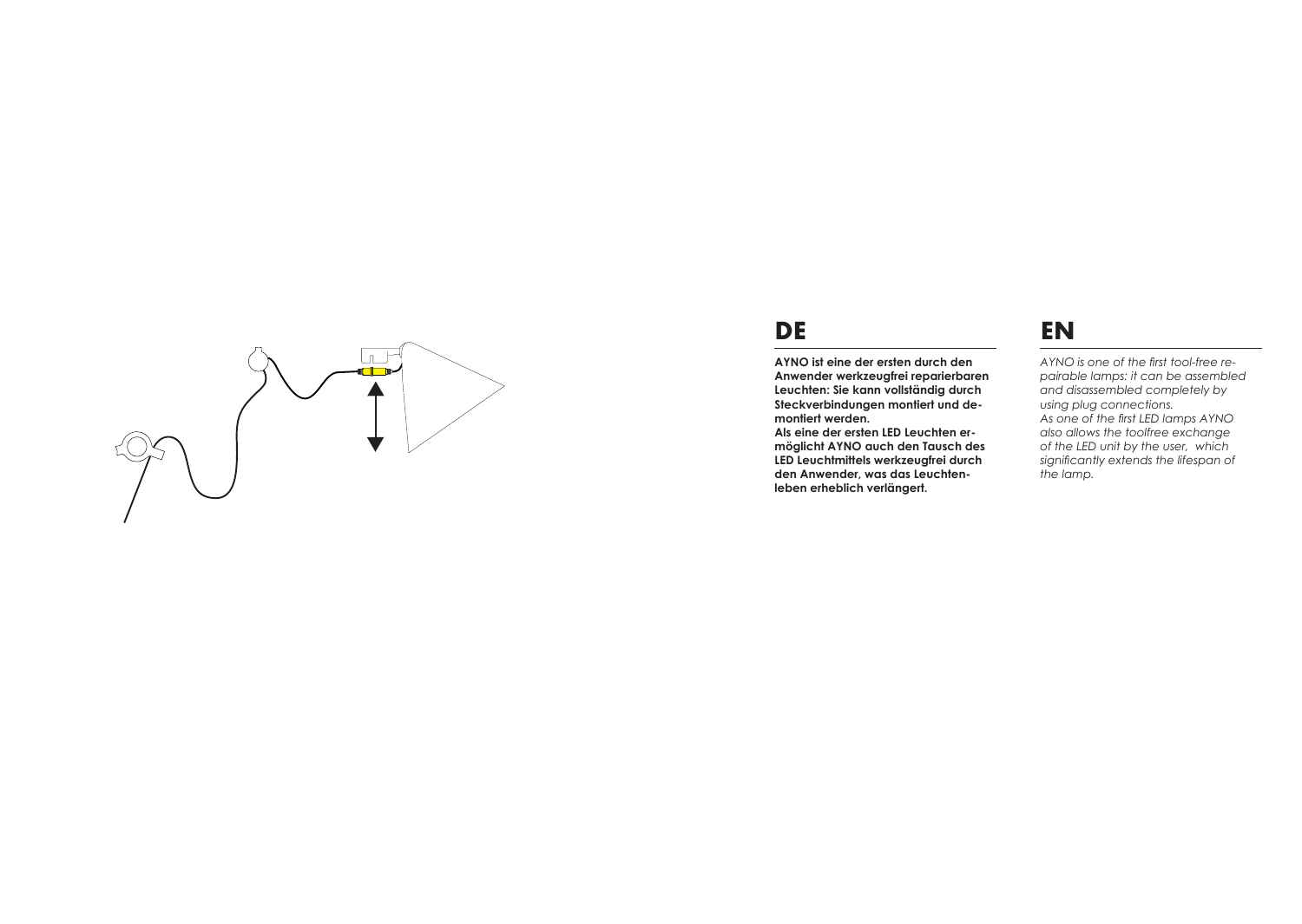

# **01**

**Diffusor Scheibe vorsichtig entfernen.** *Carefully remove the diffuser disc.*



### **02**

**LED Leuchtmittel entgegen dem Uhrzeigersinn drehen – bis die Aussparungen unterhalb der Haken liegen (B).**

*Turn the LED lighting unit counter clockwise - until the notches are below the hooks (B).*



### **05**

**Leuchtenschirm mit einer Hand festhalten und mit der anderen Hand das Gelenk mit etwas Kraft in den Schirm herunterdrücken.**

*Hold the lampshade with one hand and push the joint with a little force down into the lampshade with the other hand.*



### **06**

**Das Gelenk löst sich so aus der Kugelpfanne im Schirm.** *The joint is released from the spherical* 

*socket in the lampshade.*

# **03**

**LED Leuchtmittel herausnehmen und lose im Leuchtenschirm liegen lassen.** *Take out the LED lighting unit and leave it loosely in the lampshade.*



### **04**

**Schirm um 180° drehen und auf ein weiches Tuch auflegen.** *Rotate the shade 180 ° and place it on a soft cloth.*



### **07**

**Schirm und LED Leuchtmittel (+ Gelenk) sind jetzt voneinander getrennt.** *Lampshade and LED lighting unit (+ joint) are now separated from each other.*



# **08**

#### **Das LED Leuchtmittel kann nun durch leichtes ziehen am Textilkabel vom Gelenk gelöst werden.**

*The LED lamp can now be detached from the joint by pulling gently on the textile cable.*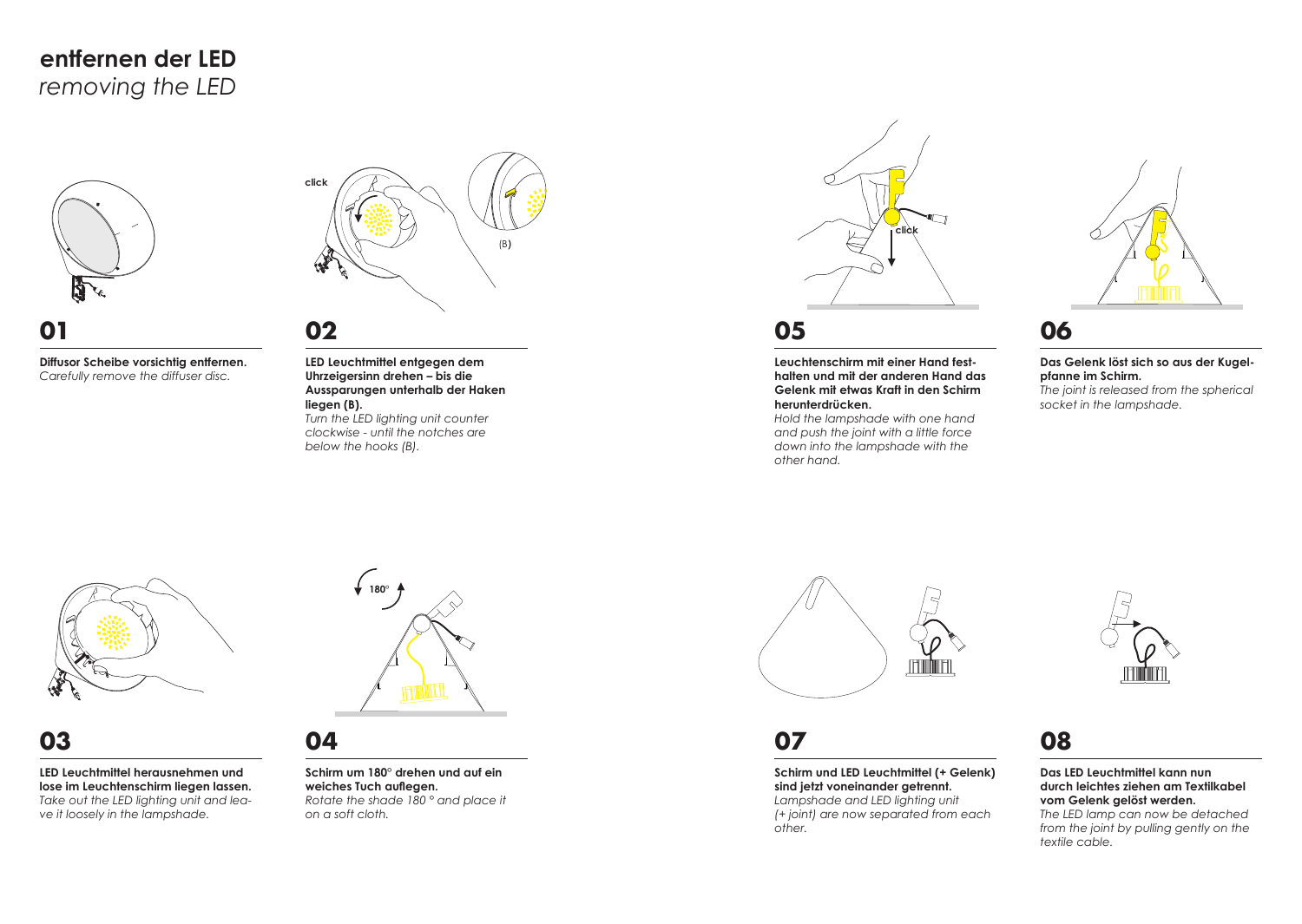

# **01**

**Das Textilkabel in die Kabelführung des Gelenks einsetzten.** *Insert the textile cable into the cable* 

*duct of the joint.*



# **02**

**LED Leuchtmittel lose in den Leuchtenschirm legen.** *Place the LED lighting unit loosely in the lampshade.*



### **05**

**Schirm mit einer Hand festhalten und mit der anderen Hand das Gelenk mit etwas Kraft aus dem Schirm "herausziehen".**

**Hold the lampshade with one hand while pulling the joint with gentle force out of the lampshade with the other hand.**



### **06**

**Das Gelenk ist nun in die Kugelpfanne eingerastet, das Leuchtmittel hängt lose im Schirm. Schirm erneut um 180° drehen.**

*The joint is now locked into the ball socket, the LED unit is hanging loosely in the lampshade. Rotate the lampshade again by 180 °.*



### **03**

**Dabei Gelenk und DC Adapter schon aus der Öffnung im Schirm herausführen.**

**While leading the joint and DC adapter out of the opening in the lampshade**



### **04**

#### **Leuchtenschirm langsam um 180° drehen und auf ein weiches Tuch auflegen.**

*Slowly turn the lampshade 180 ° and place it on a soft cloth.*



# **07**

**LED Leuchtmittel genau über die Aussparungen positionieren, auflegen und im Uhrzeigersinn drehen bis der Bajonettverschluß einrastet.**

*Position the LED unit exactly over the notches, place them on and turn it clockwise until the bayonet lock snaps into place.*



# **08**

**Diffusor Scheibe wieder vorsichtig einsetzten.** *Reinsert the diffuser disc carefully.*